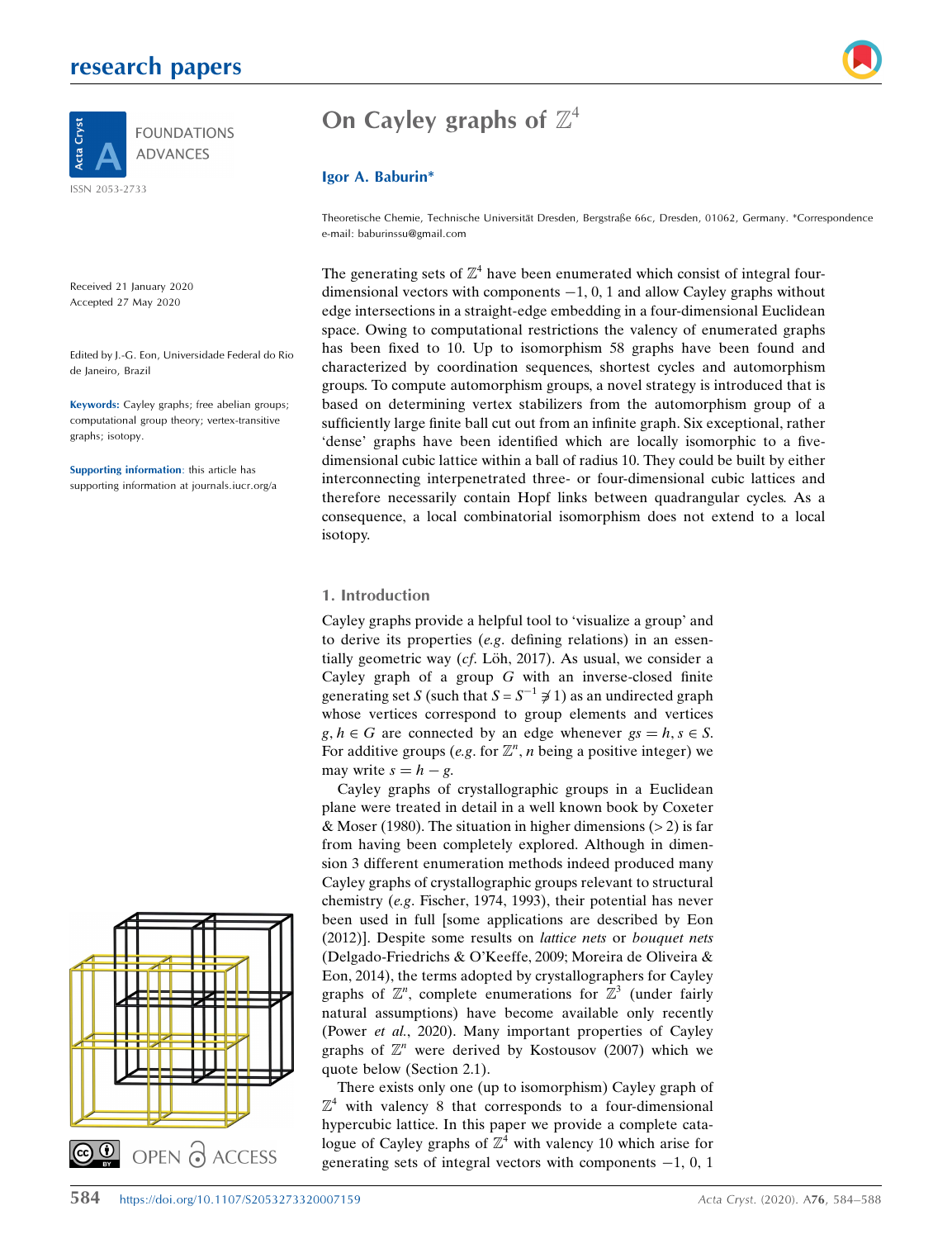(loosely speaking, the shortest) and which are embedded in a four-dimensional Euclidean space, i.e. free of edge crossings in a straight-edge embedding (in other words, edges intersect at most at common vertices). The restriction to valency 10 in the present study is due to a significant increase in the computational demand for isomorphism checking already for the next possible valency 12, in which case effective invariants are to be developed to quickly distinguish non-isomorphic graphs. The structure of graphs is characterized in terms of coordination sequences and shortest cycles. Additionally, we apply a novel strategy to compute automorphism groups.

## 2. Theoretical background and computational methodology

2.1. Some properties of Cayley graphs of  $\mathbb{Z}^n$ 

We start by summarizing important facts about Cayley graphs of  $\mathbb{Z}^n$ . In the following, we associate  $\mathbb{Z}^n$  with an additive aroun of *n*-dimensional integral vectors of an affine Euclidean group of n-dimensional integral vectors of an affine Euclidean space  $\mathbb{R}^n$ .

Theorem 1. [Kostousov (2007), Theorem 3, part (a), and Proposition 3.1 Let S and M be generating sets of  $\mathbb{Z}^n$ which consist of *n*-dimensional integral row vectors. The respective Cayley graphs are isomorphic iff there is a matrix  $X \in GL(n, \mathbb{Z})$  with  $|\det(X)| = 1$  such that  $M = SX$ .

Theorem 1 provides a handy criterion for isomorphism testing by solving a system of linear equations. We note that isomorphism testing by computing canonical forms according to Delgado-Friedrichs (2004) turns out to be rather expensive in dimensions  $n > 3$ .

Theorem 2. [Kostousov (2007), Theorem 3, part (b); Moreira de Oliveira & Eon (2014), Theorem 4.1.] The automorphism group of a Cayley graph  $\Gamma$  of  $\mathbb{Z}^n$ , Aut( $\Gamma$ ), is<br>isomorphic to a crystallographic group isomorphic to a crystallographic group.

As an immediate consequence we obtain that vertex stabilizers in  $Aut(\Gamma)$  are finite.

Any Cayley graph of  $\mathbb{Z}^n$  allows a natural embedding in  $\mathbb{R}^n$ ,<br>the vertices as nodes of an integral lattice and edges as with vertices as nodes of an integral lattice and edges as straight-line segments corresponding to generators. Any automorphism of a graph in this embedding is induced by an affine map of  $\mathbb{R}^n$ . The following theorem provides a group-<br>theoretic condition for when this embedding is free of edge theoretic condition for when this embedding is free of edge intersections.

Theorem 3. [cf. Power et al. (2020), Proposition 4.5.] Let  $\Gamma$ be a Cayley graph of  $\mathbb{Z}^n$  with respect to a generating set S, and let  $\Gamma$  be embedded in  $\mathbb{R}^n$  as described above with edges as straight-line segments. Then  $\Gamma$  is free of edge intersections straight-line segments. Then  $\Gamma$  is free of edge intersections (except at the vertices of  $\Gamma$ ) iff  $\langle s_1, s_1^{-1} \rangle$  is a maximal rank 1 subgroup of  $\mathbb{Z}^n$  for any  $s_1 \in S$  and  $\langle s_1, s_1^{-1}, s_2, s_2^{-1} \rangle$  is a maximal<br>rank 2 subgroup of  $\mathbb{Z}^n$  for any  $s_1 \in S$  and  $s_2 \in S \setminus \{s_1, s_2^{-1}\}$ rank 2 subgroup of  $\mathbb{Z}^n$  for any  $s_1 \in S$  and  $s_2 \in S \setminus \{s_1, s_1^{-1}\}.$ 

*Proof.* A pair of intersecting edges of  $\Gamma$  spans a one- or twodimensional affine subspace. Subgraphs of  $\Gamma$  which correspond to  $H^{(1)} = \langle s_1, s_1^{-1} \rangle$  and  $H^{(2)} = \langle s_1, s_1^{-1}, s_2, s_2^{-1} \rangle$  are chains and (topological) square grids, respectively. Let  $H_{\text{max}}^{(1)}$  and  $H_{\text{max}}^{(2)}$ be maximal rank 1 and rank 2 subgroups of  $\mathbb{Z}^n$  such that  $H^{(1)} \le H_{\text{max}}^{(1)}$  and  $H^{(2)} \le H_{\text{max}}^{(2)}$ . If  $H^{(1)} < H_{\text{max}}^{(1)}$ , then cosets of  $H^{(1)}$  in  $H_{\text{max}}^{(1)}$  generate collinear chains in  $\Gamma$  running along the direction defined by  $s_1$ . To have only one chain rather than a set of collinear chains implies  $H^{(1)} = H_{\text{max}}^{(1)}$ . Similarly, if  $H^{(2)} < H_{\text{max}}^{(2)}$ , cosets of  $H^{(2)}$  in  $H_{\text{max}}^{(2)}$  give rise to square grids which are shifted against each other in a two-dimensional plane defined by  $s_1, s_2$  that forces edges to cross. As a consequence, edge intersections do not take place iff subgroups  $H^{(1)}$ and  $H^{(2)}$  are maximal subgroups of  $\mathbb{Z}^n$  with rank 1 and 2, respectively.

Remark 1. If the conditions of Theorem 3 are fulfilled but subsets of S generate non-maximal subgroups of  $\mathbb{Z}^n$  with rank  $d > 3$ , then an affine subspace of dimension d accommodates a finite number of connected components (each of dimensionality  $d$ ) which do not cross each other. This implies the existence of Hopf links between the cycles of a graph (cf. Section 3).

Remark 2. From Theorem 3 it is possible to determine the maximal valency for Cayley graphs of  $\mathbb{Z}^n$  which can be embedded in  $\mathbb{R}^n$  without edge intersections provided the components of generating vectors are restricted to a certain range. For example, if vectors with components  $-1$ , 0, 1 are considered, the maximal valency is 6, 14, 30, 62, 126 for  $n = 2$ , 3, 4, 5, 6, respectively.

2.2. Computation of automorphism groups for Cayley graphs of  $\mathbb{Z}^n$ 

Since any Cayley graph  $\Gamma$  of  $\mathbb{Z}^n$  obviously does not show up<br>they collisions in a barycentric placement, the method of vertex collisions in a barycentric placement, the method of Delgado-Friedrichs (2004) [cf. also Delgado-Friedrichs & O'Keeffe (2003) for a less formal exposition] can be used to compute Aut( $\Gamma$ ). Here we have adopted a different strategy that involves a computation of a vertex stabilizer in  $Aut( \Gamma)$ from the local structure of a graph  $\Gamma$ . This strategy is quite general and appears to be very effective for vertex-transitive periodic graphs with finite vertex stabilizers in  $Aut(\Gamma)$ .

To facilitate the following discussion, let us establish some notation for graphs and group actions on various sets associated with them.

Let  $\Gamma$  be a connected simple graph with finite valencies of vertices. The distance between vertices x and y,  $d(x, y)$ , is defined as the number of edges in a shortest path from  $x$  to  $y$ . Then  $B_{\Gamma}(v, r) = \{x \mid d(v, x) \leq r\}$  is the ball with a radius of r edges centred at v, and  $\langle B_{\Gamma}(v, r) \rangle$  is the subgraph of  $\Gamma$  induced by  $B_{\Gamma}(v, r)$ . If there is no ambiguity we shall write  $B(v, r)$ . A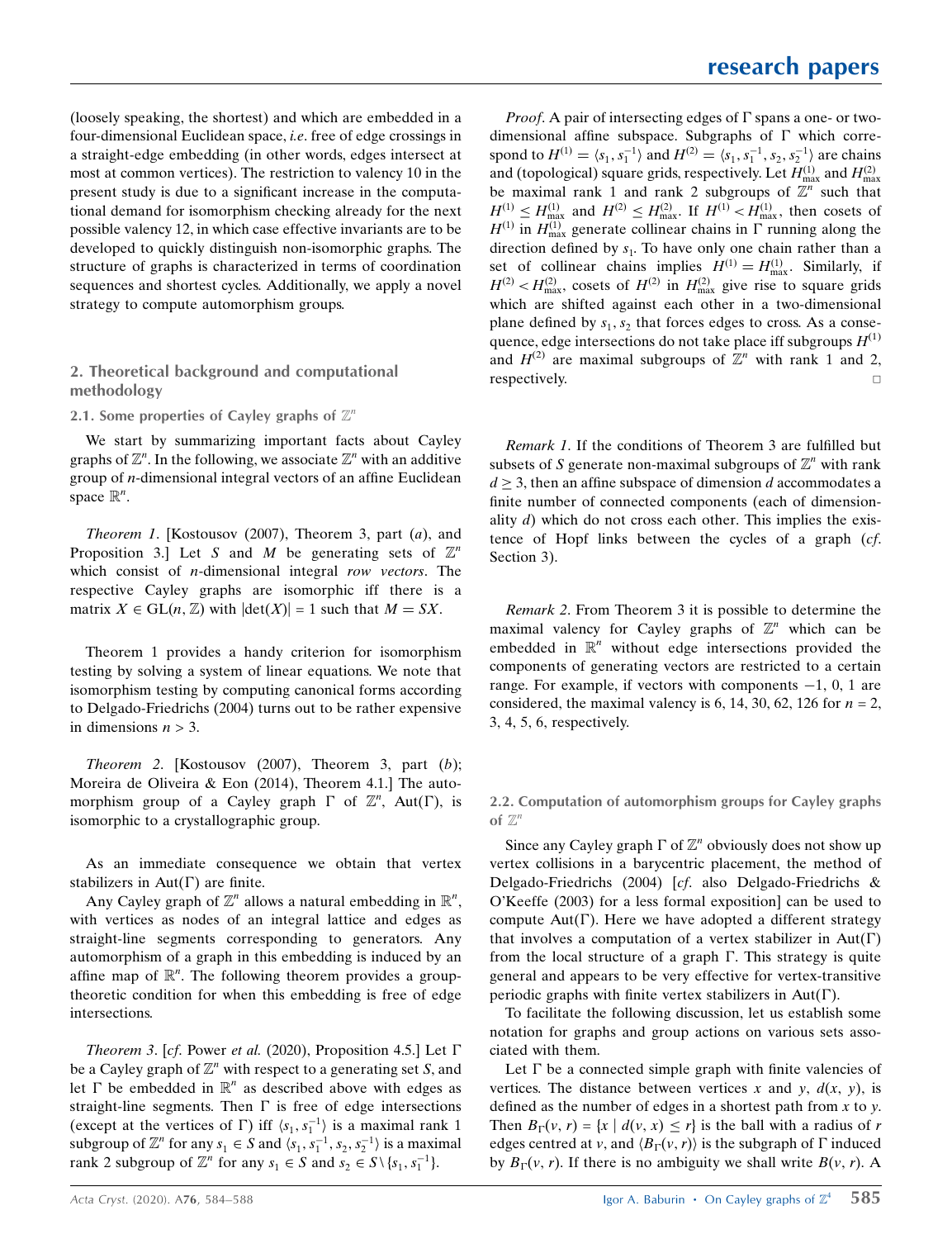# research papers

Table 1

| Vertex stabilizers and automorphism groups for enumerated Cayley graphs of $\mathbb{Z}^4$ with valency 10. |  |  |  |  |  |  |
|------------------------------------------------------------------------------------------------------------|--|--|--|--|--|--|
|                                                                                                            |  |  |  |  |  |  |

|  |  |  |  |  |  |  |  |  |  |  |  |  |  | $TD_{15}$ is the number of vertices in a ball of radius 15. $D_n$ denotes a dihedral group of order <i>n</i> . |  |  |  |  |
|--|--|--|--|--|--|--|--|--|--|--|--|--|--|----------------------------------------------------------------------------------------------------------------|--|--|--|--|
|--|--|--|--|--|--|--|--|--|--|--|--|--|--|----------------------------------------------------------------------------------------------------------------|--|--|--|--|

| Graph | Stabilizer                  | $TD_{15}$ | BBNWZ <sup>+</sup> | Graph | Stabilizer                  | BBNWZ <sup>+</sup> | $TD_{15}$ |
|-------|-----------------------------|-----------|--------------------|-------|-----------------------------|--------------------|-----------|
| #1    | $C_2 \times S_3 \times D_8$ | 58321     | 20/22/1/1          | #30   | $C_2 \times C_2$            | 2/3/2/1            | 165953    |
| #2    | $C_2 \times C_2 \times S_4$ | 58321     | 25/11/2/1          | #31   | $C_2$                       | 1/2/1/1            | 185771    |
| #3    | $C_2 \times C_2 \times S_3$ | 83521     | 14/10/1/1          | #32   | $\mathbf{C}_2$              | 1/2/1/1            | 220707    |
| #4    | $C_2 \times C_2 \times S_3$ | 102631    | 14/10/4/1          | #33   | C <sub>2</sub>              | 1/2/1/1            | 205055    |
| #5    | $C_2 \times C_2 \times C_2$ | 113915    | 4/4/3/1            | #34   | $C_2 \times C_2 \times C_2$ | 4/4/6/1            | 158993    |
| #6    | $C_2 \times S_4$            | 83521     | 24/5/4/1           | #35   | $C_2 \times C_2$            | 2/3/2/1            | 180113    |
| #7    | $C_2 \times S_4$            | 109001    | 24/5/1/1           | #36   | $C_2 \times C_2$            | 2/3/2/1            | 198263    |
| #8    | $C_2 \times S_4$            | 128111    | 24/5/3/1           | #37   | $C_2 \times C_2 \times C_2$ | 4/4/5/1            | 173183    |
| #9    | $D_{12}$                    | 113915    | 8/5/1/1            | #38   | $C_2 \times C_2$            | 2/3/2/1            | 192083    |
| #10   | $D_{12}$                    | 135937    | 8/5/1/1            | #39   | $C_2 \times C_2$            | 2/3/2/1            | 207995    |
| #11   | $D_{12}$                    | 152239    | 8/5/1/1            | #40   | $C_2 \times C_2$            | 2/3/2/1            | 212055    |
| #12   | $D_{12}$                    | 141943    | 8/5/1/1            | #41   | $C_2 \times C_2$            | 2/3/2/1            | 176105    |
| #13   | $D_{12}$                    | 160533    | 8/5/1/1            | #42   | $C_2 \times C_2$            | 2/3/2/1            | 189943    |
| #14   | $D_{12}$                    | 174063    | 8/5/3/1            | #43   | $C_2 \times C_2$            | 2/3/2/1            | 195269    |
| #15   | $C_2 \times C_2 \times C_2$ | 158773    | 4/4/5/1            | #44   | $C_2 \times C_2$            | 2/3/2/1            | 198423    |
| #16   | $C_2 \times C_2$            | 163723    | 2/3/2/1            | #45   | $C_2 \times C_2$            | 2/3/2/1            | 214729    |
| #17   | $C_2 \times C_2$            | 179453    | 2/3/2/1            | #46   | $C_2$                       | 1/2/1/1            | 202787    |
| #18   | $C_2 \times C_2$            | 190703    | 2/3/2/1            | #47   | $C_2$                       | 1/2/1/1            | 216717    |
| #19   | $C_2 \times C_2$            | 197363    | 2/3/2/1            | #48   | $\mathrm{C}_2$              | 1/2/1/1            | 215653    |
| #20   | $C_2 \times S_5$            | 72601     | 31/7/1/1           | #49   | $\mathrm{C}_2$              | 1/2/1/1            | 235001    |
| #21   | $C_2 \times C_2 \times S_3$ | 100811    | 14/10/2/1          | #50   | $\mathrm{C}_2$              | 1/2/1/1            | 209759    |
| #22   | $C_2 \times C_2 \times S_3$ | 129931    | 14/10/6/1          | #51   | $\mathbf{C}_2$              | 1/2/1/1            | 218183    |
| #23   | $C_2 \times C_2 \times C_2$ | 126213    | 4/4/5/1            | #52   | $\mathbf{C}_2$              | 1/2/1/1            | 235955    |
| #24   | $C_2 \times C_2$            | 151733    | 2/3/2/1            | #53   | $\mathbf{C}_2$              | 1/2/1/1            | 212503    |
| #25   | $C_2 \times C_2$            | 174503    | 2/3/2/1            | #54   | $\mathbf{C}_2$              | 1/2/1/1            | 229905    |
| #26   | $C_2 \times C_2 \times C_2$ | 135475    | 4/4/6/1            | #55   | $\mathrm{C}_2$              | 1/2/1/1            | 227335    |
| #27   | $C_2 \times C_2 \times C_2$ | 144913    | 4/4/5/1            | #56   | $\mathrm{C}_2$              | 1/2/1/1            | 234225    |
| #28   | $C_2 \times C_2$            | 170843    | 2/3/2/1            | #57   | $C_2$                       | 1/2/1/1            | 223743    |
| #29   | $C_2 \times C_2$            | 195155    | 2/3/2/1            | #58   | $C_{2}$                     | 1/2/1/1            | 238785    |

† The notation of four-dimensional space groups following Brown et al. (1978).

coordination sequence for a vertex  $\nu$  is a sequence of integers  $\{|S(v, i)|\}$  where  $S(v, i) = \{x \mid d(v, x) = i\}$  is the sphere of vertices at distance precisely *i* from  $v$ . The automorphism group of  $\Gamma$ ,  $Aut(\Gamma)$ , is regarded as a group of all adjacency-preserving permutations on the vertex set of  $\Gamma$ . Two (generally non-isomorphic) vertex-transitive graphs  $\Gamma_1$  and  $\Gamma_2$  are said to be *locally isomorphic* within a ball of radius  $r$  if  $\langle B_{\Gamma_1}(x,r) \rangle \cong \langle B_{\Gamma_2}(y,r) \rangle$ . If G is a permutation group on a set X, then Stab<sub>G</sub>(x) = {g | xg = x, g  $\in G$ }, *i.e.* the stabilizer of an element  $x \in X$  in G. If  $Y \subseteq X$  is G-invariant,  $G^Y$  is the restriction of G to a subset Y.

*Proposition 1*. [Trofimov (2012), Section 3.] Let  $\Gamma$  be a connected vertex-transitive graph and  $\nu$  be a vertex of  $\Gamma$ . For any non-negative integer  $r$  there exists a minimal integer  $\rho(r) \geq r$  such that

Stab<sub>Aut((B(v, \rho(r))))</sub>
$$
(v)^{B(v, r)} = \text{Stab}_{\text{Aut}(\Gamma)}(v)^{B(v, r)}
$$
.

In other words, any automorphism of  $\langle B(v, r) \rangle$  fixing v which can be extended to an automorphism of  $\langle B(v, \rho(r)) \rangle$  can also be extended to an automorphism of  $\Gamma$ .

Proposition 2. Let  $\Gamma$  be a Cayley graph of  $\mathbb{Z}^n$ . For any vertex of  $\Gamma$  the stabilizer Stab  $\Gamma$  (v) acts faithfully on  $B(y, 1)$  $\nu$  of  $\Gamma$ , the stabilizer Stab<sub>Aut( $\Gamma$ </sub>) $(\nu)$  acts faithfully on  $B(\nu, 1)$ .

*Proof.* By Theorem 2  $Aut(\Gamma)$  is isomorphic to a crystallographic group. Vertices adjacent to  $\nu$  form an n-dimensional convex hull that cannot be stabilized pointwise by any crystallographic isometry (or an affine map) of  $\mathbb{R}^n$ . . The contract of the contract of the contract of the contract of the contract of the contract of the contract of the contract of the contract of the contract of the contract of the contract of the contract of the contract

Proposition 3. Let  $\Gamma$  be a Cayley graph of a group G with respect to a generating set S, and  $\nu$  be a vertex of  $\Gamma$ . Then  $Aut(\Gamma) = \langle S, Stab_{Aut(\Gamma)}(\nu) \rangle.$ 

For a Cayley graph  $\Gamma$  of  $\mathbb{Z}^n$  Propositions 1 and 2 allow<br>to determine a faithful action of Stab  $\mathbb{Z}^{(v)}$  on us to determine a faithful action of  $Stab_{Aut(\Gamma)}(v)$  on  $B(v, 1)$  as a permutation group from the restriction of Stab<sub>Aut((B(v,  $\rho(1)$ ))</sub>(v) to  $B(v, 1)$ . A practical computation of  $\rho(1)$ , Stab<sub>Aut(T)</sub>(v) and eventually Aut(T) (the latter requires Proposition 3) is facilitated by employing the fact that any automorphism of  $\Gamma$  is induced by an affine map of  $\mathbb{R}^n$  if vertices of  $\Gamma$  are associated with nodes of an integral lattice as done in Section 2.1 lattice as done in Section 2.1.

Given an input set  $S$  of *n*-dimensional integral vectors, the automorphism group of the respective Cayley graph  $\Gamma$  of  $\mathbb{Z}^n$ ,<br>Aut( $\Gamma$ ), can be computed as a matrix group in the following Aut( $\Gamma$ ), can be computed as a matrix group in the following steps (hereafter  $\nu$  is the vertex  $(0, \ldots, 0)$  of  $\Gamma$ ):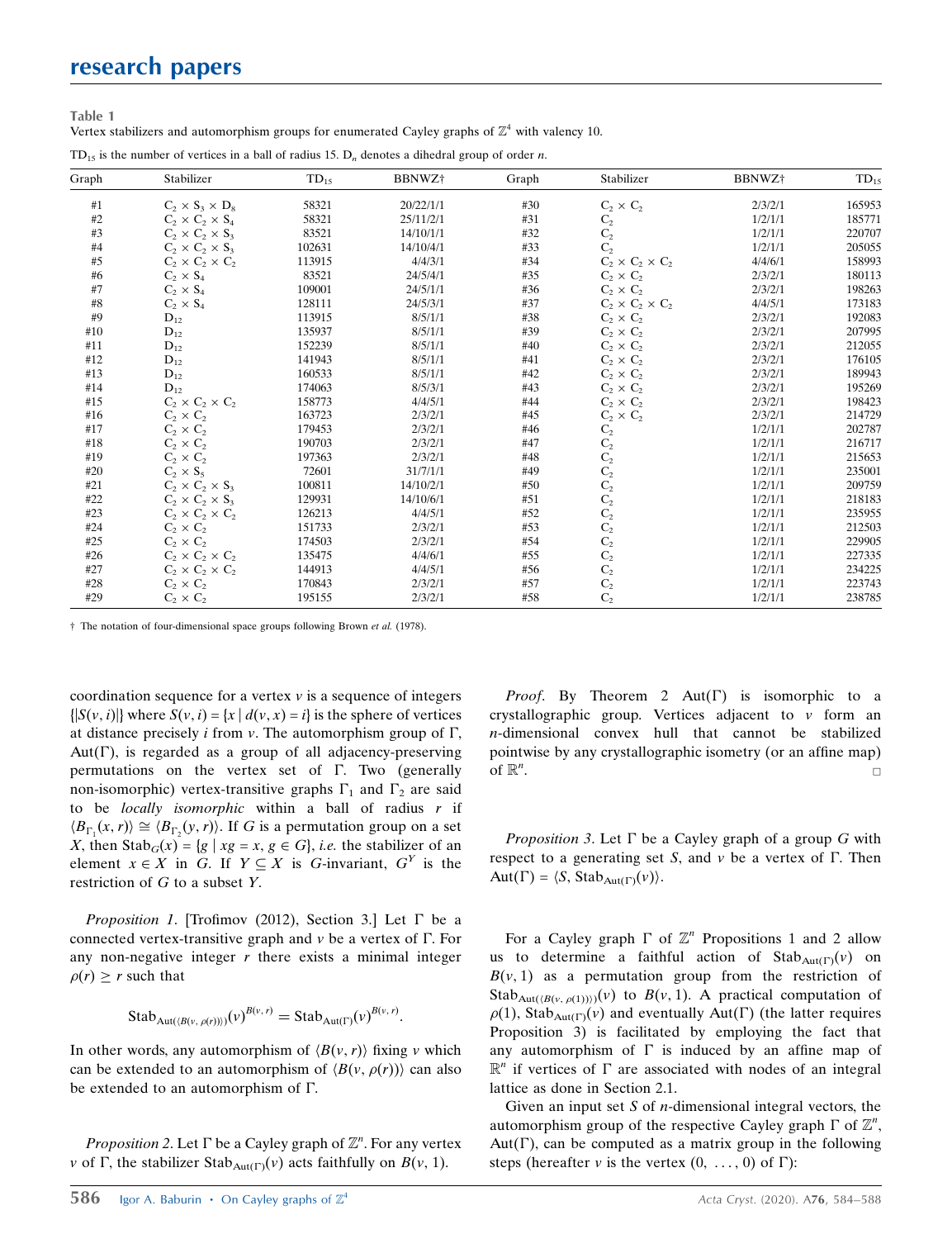| Table 2                                                                                                                       |  |  |
|-------------------------------------------------------------------------------------------------------------------------------|--|--|
| Coordination sequences (up to the 15th sphere) for some Cayley graphs of $\mathbb{Z}^4$ and a five-dimensional cubic lattice. |  |  |

Coincident subsequences are highlighted in bold.

| Graph | Coordination sequence                                                      | No. interpenetrating cubic lattices, 3D; 4D† |
|-------|----------------------------------------------------------------------------|----------------------------------------------|
| 5D    | 10 50 170 450 1002 1970 3530 5890 9290 14002 20330 28610 39210 52530 69002 | $\overline{\phantom{0}}$                     |
| #49   | 10 50 170 450 1002 1970 3530 5890 9290 14002 20330 28610 37908 49238 62550 | $(2, 3)$ ; $(3, 4, 5, 6, 7)$                 |
| #52   | 10 50 170 450 1002 1970 3530 5890 9290 14002 20330 28318 38002 49616 63324 | $(3)$ ; $(3, 4, 7, 9)$                       |
| #54   | 10 50 170 450 1002 1970 3530 5890 9290 14002 20330 27798 36942 47838 60632 | $(2, 3)$ ; $(2, 3, 5, 6, 7)$                 |
| #55   | 10 50 170 450 1002 1970 3530 5890 9290 14002 20054 27472 36470 47192 59782 | $(3)$ ; $(3, 5, 6, 7)$                       |
| #56   | 10 50 170 450 1002 1970 3530 5890 9290 14002 20330 28144 37684 49112 62590 | $(2, 3)$ ; $(2, 5, 6, 9)$                    |
| #58   | 10 50 170 450 1002 1970 3530 5890 9290 14002 20330 28610 38530 50440 64510 | $(3)$ ; $(3, 5, 7, 9)$                       |

<sup>†</sup> The notation  $(a, b, c, ...)$  means that different subsets are possible which contain a (or b, or c, ...) connected components.

(i) For some  $k \leq \rho(1)$  generate a finite subgraph  $\langle B(v, k) \rangle$  of  $\Gamma$  and compute Aut $(\langle B(v, k) \rangle)^{1}$ 

(ii) Compute generators of Stab<sub>Aut( $\langle B(v, k)\rangle$ )</sub> $(v)^{B(v, 1)}$  as permutations on vertices of  $B(v, 1)$ .

(iii) Check (by solving systems of linear equations) if permutations computed at step (ii) are induced by integral  $n \times n$  matrices. If so, then  $k = \rho(1)$  is found. The set T of the so-obtained matrices generates an integral matrix representation of  $Stab<sub>Aut(\Gamma)</sub>(v)$ , and we proceed to step (iv). Otherwise we set  $k = k + 1$  and go back to step (i).

(iv) Aut( $\Gamma$ ) is output as a matrix group generated by S and T: Aut( $\Gamma$ ) =  $\langle S, T \rangle$  (elements of S and T are expressed here as  $(n+1) \times (n+1)$  augmented matrices).

Remark. Recently another method [see Section 3.1 in Bremner *et al.* (2014)] has come to our attention that allows one to compute  $\text{Stab}_{\text{Aut}(\Gamma)}(v)$   $[v = (0, \ldots, 0)]$  as an integral matrix group by making use of a positive definite symmetric matrix  $Q = \sum_i s_i s_i^{\text{T}}$ , where the sum runs over *column vectors*  $s_i \in S$ ,  $i = 1, \ldots |S|$ . The automorphism group of Q, Aut(Q), is defined as

 $Aut(O) = \{X \in GL(n, \mathbb{Z}) \mid XOX^{T} = O\}$ 

and corresponds to the isometry group of an  $n$ -dimensional integral lattice with a Gram matrix  $Q$ . Aut $(Q)$  can be computed using the algorithm of Plesken & Souvignier (1997) as implemented in the  $AUTO$  program.<sup>2</sup> Stab<sub>Aut(T)</sub>(v) is readily obtained as a *setwise* stabilizer of  $S$  in Aut $(Q)$ .

#### 3. Results and discussion

With the above theory in mind, we have implemented in the GAP programming language (GAP, 2019) the search for generating sets of  $\mathbb{Z}^4$  which give rise to Cayley graphs of valency 10 by enumerating quintuples of four-dimensional vectors with components  $-1$ , 0, 1. Filtering out generating sets which satisfy our Theorem 3 (Section 2.1) and yield isomorphic graphs was done on the fly, and the computation of automorphism groups was implemented in a separate program making use of nauty (McKay, 2009) and the Cryst package (Eick et al., 2019). For checking purposes, automorphism groups were also computed with an alternative method based on the Remark in Section 2.2. The results are gathered in Table 1. Furthermore, the supporting information contains explicit lists of generators, point symbols (Blatov *et al.*, 2010) and coordination sequences up to the 15th sphere.

To our knowledge, only three out of the 58 graphs have been known before, namely, #1, #2 and #20 which correspond to primitive hexagonal tetragonal, I-centred cubic orthogonal and primitive icosahedral lattices<sup>3</sup> (O'Keeffe, 1995). The 'topological' diversity of the graphs is very much restricted since they all turn out to be closely related to a fivedimensional (primitive) cubic lattice as shown by point symbols and coordination sequences. This is not accidental since Cayley graphs of  $\mathbb{Z}^n$  with valency  $2(n+1)$  are indeed quotients of an  $(n+1)$ -dimensional cubic lattice with respect to some rank 1 subgroup (cf. Eon, 2011). Low-dimensional quotients necessarily inherit certain properties from their parent higher-dimensional counterparts.

Generating sets for 55 graphs (all except #1, #2 and #20) contain subsets corresponding to non-maximal  $\mathbb{Z}^3$  or  $\mathbb{Z}^4$ subgroups (or both). This means that quadrangular cycles of the graphs are linked (cf. Remark 1 to Theorem 3). Let us discuss this phenomenon in more detail for six exceptional graphs (#49, #52, #54, #55, #56, #58, see Table 2) which are locally isomorphic to a five-dimensional cubic lattice within a ball of radius 10, as proven by isomorphism computations. Subgraph enumeration for #49, #52, #54, #55, #56, #58 has identified sets of three- as well as four-dimensional cubic lattices (last column of Table 2). These sets contain a finite number of connected components which interpenetrate each other in a manner as shown in Fig. 1. As a result, the above graphs could be built by interconnecting 'layers' of

<sup>1</sup> In actual computations, if a graph in question is a quotient of some other graph (as is the case for 10-valent Cayley graphs of  $\mathbb{Z}^4$  which are quotients of a five-dimensional hypercubic lattice, cf. Section 3), a good initial guess for  $k$  is the radius starting from which coordination sequences of a graph and its quotient become different. Then the described procedure for finding  $\rho(r)$  converges rather rapidly. For the graphs from Table 1 computations yield  $\rho(1) \leq 13$ .

This program can also be accessed from the GAP package Polyhedral (Dutour Sikirić, 2015).

<sup>&</sup>lt;sup>3</sup> In this section, by a lattice we actually mean a Cayley graph of  $\mathbb{Z}^n$  for some standard generating set [e.g. for a (hyper)cubic lattice the set consists of  $n$ orthogonal unit vectors and their inverses].